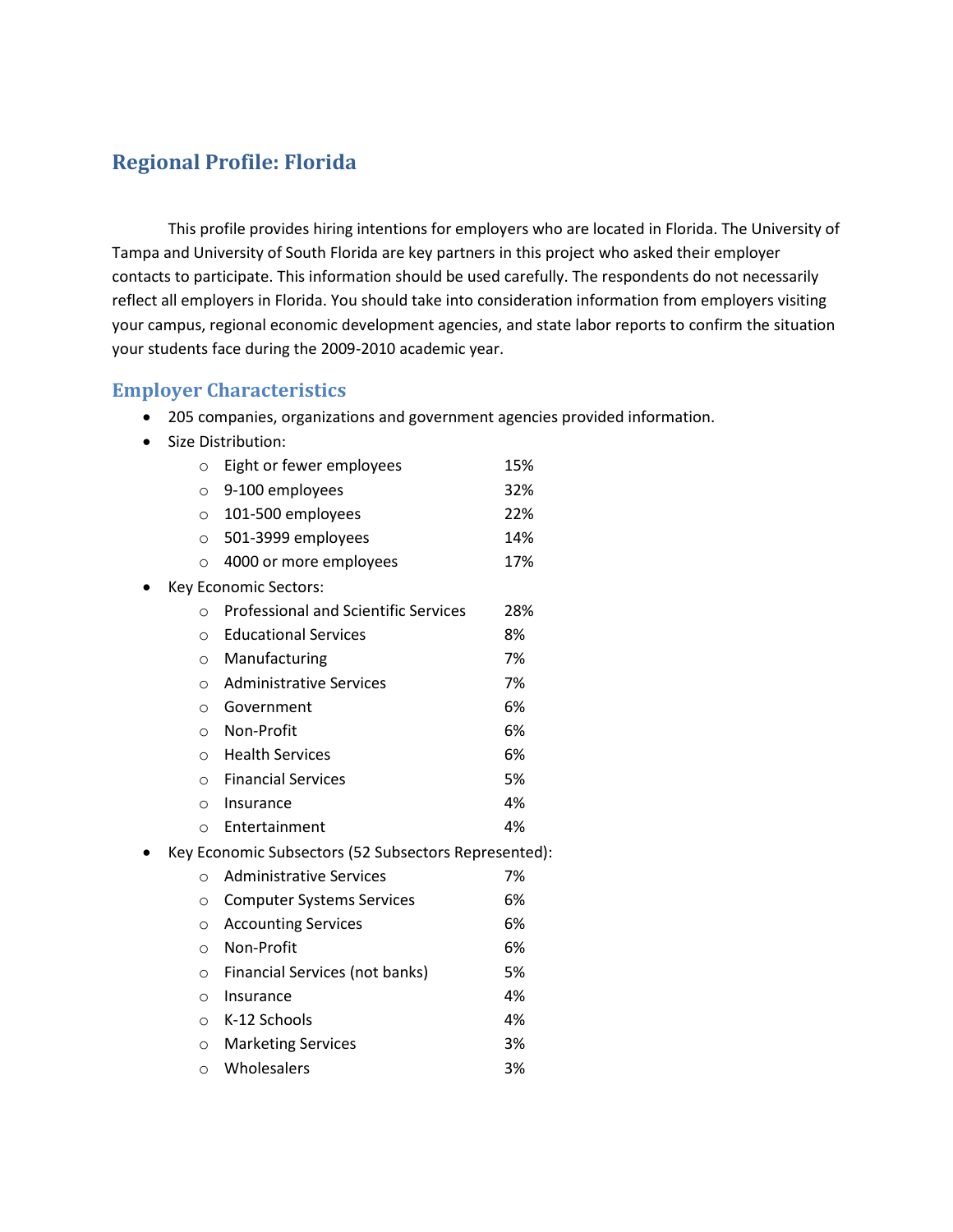#### **Hiring Intentions**

- Definitely Hire This Year 21% • Possibly Hire This Year 19% • Uncertain About Hiring 50%
- Not Hiring This Year 10%

### **Hiring Targets for 2009-2010**

| <b>Degree</b>              | Hired in 2009 | Anticipated in 2010 Percent Change |         |
|----------------------------|---------------|------------------------------------|---------|
| <b>Total (All Degrees)</b> | 10.8          | 10.9                               | 0.9     |
| <b>Associate</b>           | 4.3           | 5.4                                | 25.6    |
| <b>Bachelor</b>            | 8.1           | 8.1                                | 0.0     |
| <b>MBA</b>                 | 1.7           | 2.5                                | 47.1    |
| MS/MA                      | 3.2           | 2.9                                | $-9.4$  |
| <b>PhD</b>                 | 1.6           | 1.4                                | $-12.5$ |
| <b>Professional</b>        | 6.9           | 5.5                                | $-20.3$ |

## **Hiring By Size (Reported by Degree Level with Adequate Responses)**

Eight or Fewer Employees

|           |     |     | Average 2009 Average 2010 Percent Change |
|-----------|-----|-----|------------------------------------------|
| <b>BA</b> | 1.4 | 2.1 | 50.0                                     |
| Total     | 2.0 | 3.2 | 60.0                                     |

9-100 Employees

|                  |     |     | Average 2009 Average 2010 Percent Change |
|------------------|-----|-----|------------------------------------------|
| <b>Associate</b> | 2.1 | 2.5 | 19.0                                     |
| <b>BA</b>        | 2.8 | 3.2 | 14.3                                     |
| <b>Total</b>     | 3.6 | 4.1 | 13.9                                     |

• 101-500 Employees

|                  |     |     | Average 2009 Average 2010 Percent Change |
|------------------|-----|-----|------------------------------------------|
| <b>Associate</b> | 4.9 | 5.2 | 6.1                                      |
| ΒA               | 3.8 | 3.7 | $-2.6$                                   |
| <b>MS</b>        | 1.1 | 1.2 | 9.1                                      |
| Total            | 77  | 7.5 | -2.6                                     |